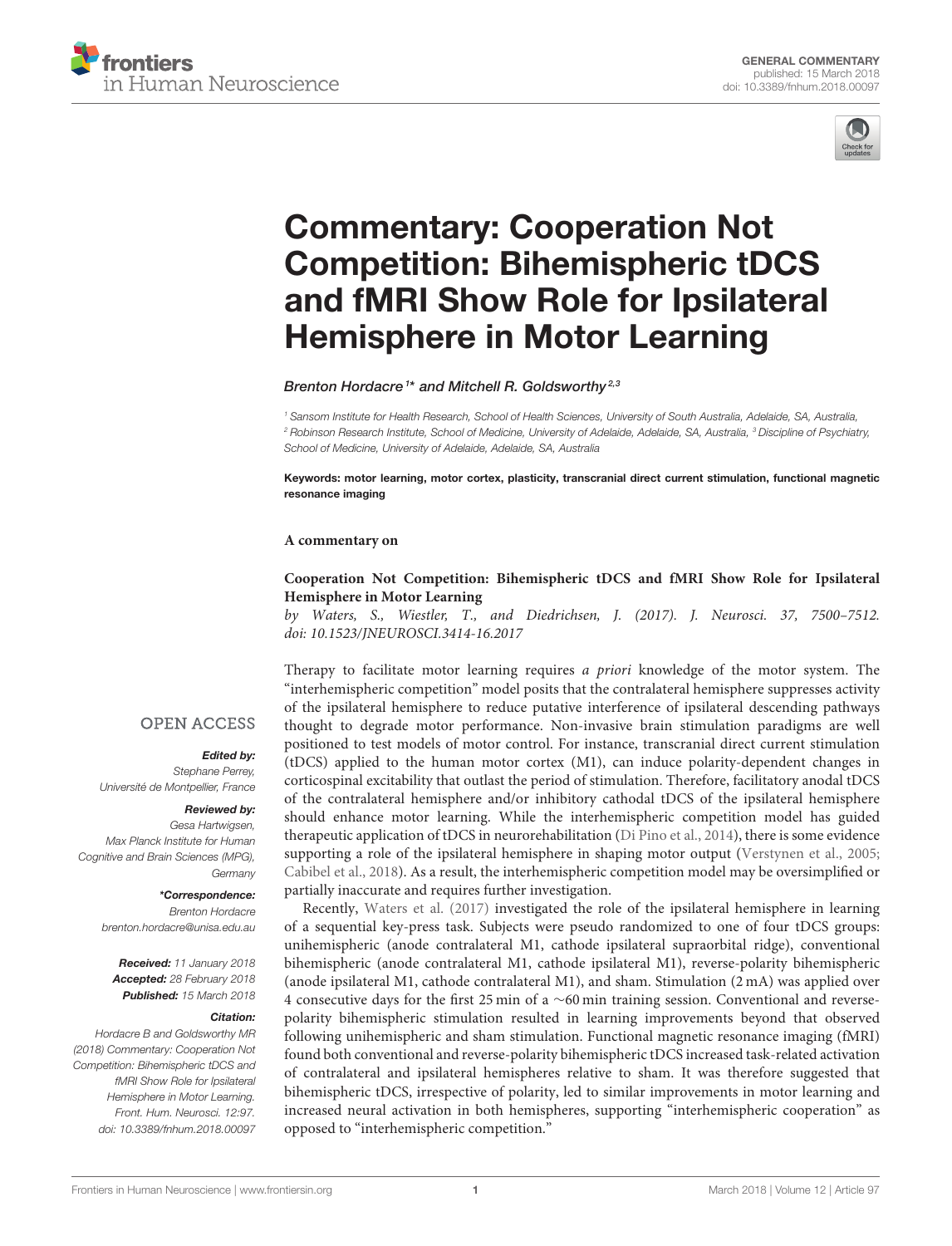While the conclusions of [Waters et al. \(2017\)](#page-2-3) were supported by both behavioral and functional neuroimaging data, the direct interpretation of the latter, at least, should be further examined. FMRI blood oxygenation level-dependent (BOLD) responses provide an indirect measure of neural activity, and therefore cannot readily distinguish between excitatory and inhibitory synaptic activity [\(Arthurs and Boniface, 2002\)](#page-2-4). In support, a previous study found anodal and cathodal tDCS both increased task-related BOLD activity despite having facilitatory and inhibitory effects on corticospinal excitability, respectively [\(Stagg et al., 2009\)](#page-2-5). It may be that both facilitatory and inhibitory synaptic activity increase BOLD response through a cascade of events at cellular and molecular levels with long-lasting aftereffects mediated by a shift in metabolically demanding NMDA and GABA receptor activity [\(Arthurs and Boniface, 2002\)](#page-2-4). These tDCS induced effects may last for a number of days and could explain why [Waters et al. \(2017\)](#page-2-3) observed increased BOLD activity for both conventional and reverse-polarity bihemispheric stimulation.

Nevertheless, both conventional and reverse-polarity bihemispheric tDCS induce similar improvements in motor learning. To explain this observation, [Waters et al. \(2017\)](#page-2-3) propose that the effects of stimulation may have been polarityunspecific since the response to stimulation was similar despite reversal of polarity. While acknowledging that the inclusion of transcranial magnetic stimulation (TMS) to quantify changes in cortical excitability by recording motor evoked potentials (MEPs) following tDCS would help confirm this suggestion, there may be additional explanations which require consideration. Although convention suggests anodal stimulation increases and cathodal stimulation decreases excitability, responses are known to be variable in magnitude and direction. Higher intensity and/or longer duration of stimulation can modulate or reverse tDCS response [\(Monte-Silva et al., 2013;](#page-2-6) [Jamil et al., 2017\)](#page-2-7). Interestingly, previous studies have reported bihemispheric tDCS applied for 15 min at 1–1.5 mA resulted in the expected polarity specific modulation of excitability in each hemisphere [\(Goodwill et al., 2013;](#page-2-8) [Tazoe et al., 2014\)](#page-2-9). It may be that the higher intensity (2 mA) or longer duration of stimulation (25 min) used by [Waters et al. \(2017\)](#page-2-3) has caused tDCS aftereffects to differ from the canonical modulation of excitability. Furthermore, the susceptibility of tDCS after-effects to interand intra-individual sources of variability bears consideration. Briefly, plasticity responses following brain stimulation can be modulated by numerous factors, including anatomical and functional properties of the stimulated network, age, genetics, pharmacology, and circadian rhythms (Ridding and Ziemann, [2010;](#page-2-10) [Hordacre et al., 2017a,](#page-2-11)[b\)](#page-2-12). Given the potential for variability in response to tDCS, quantifying changes in corticospinal excitability would provide evidence to confirm that the anticipated response to stimulation has occurred.

To further examine the proposed interhemispheric cooperation model, we suggest additional TMS experimental approaches. First, paired-pulse TMS paradigms can be employed to investigate inhibitory synaptic activity (**[Figure 1](#page-1-0)**). Both GABA<sub>A</sub> and GABA<sub>B</sub> receptor mediated inhibition can be tested using paradigms known as short-latency intracortical inhibition and long-latency intracortical inhibition. Since GABA plays an important role in synaptic plasticity and motor learning (Stagg et al., [2011\)](#page-2-13), probing the role of GABAergic inhibition may uncover further mechanistic information to clarify the response to different current directions and polarities of stimulation. Furthermore, dual-coil paired-pulse TMS can be used to probe excitability of interhemispheric inhibitory pathways (**[Figure 1](#page-1-0)**). Since the interhemispheric competition and cooperation models differ in the proposed role of the ipsilateral hemisphere, probing



<span id="page-1-0"></span>FIGURE 1 | Schematic diagram showing short latency intracortical inhibition (SICI; left), long latency intracortical inhibition (LICI; center) and interhemispheric inhibition (IHI; right). Location of the test stimuli and conditioning stimuli are shown on the schematic diagram of the head. Examples of MEP recorded at the contralateral hand are shown with test stimulus only shown as the top MEP, and the conditioned MEP shown as the bottom MEP. TS, test stimulus; CS, conditioning stimulus.